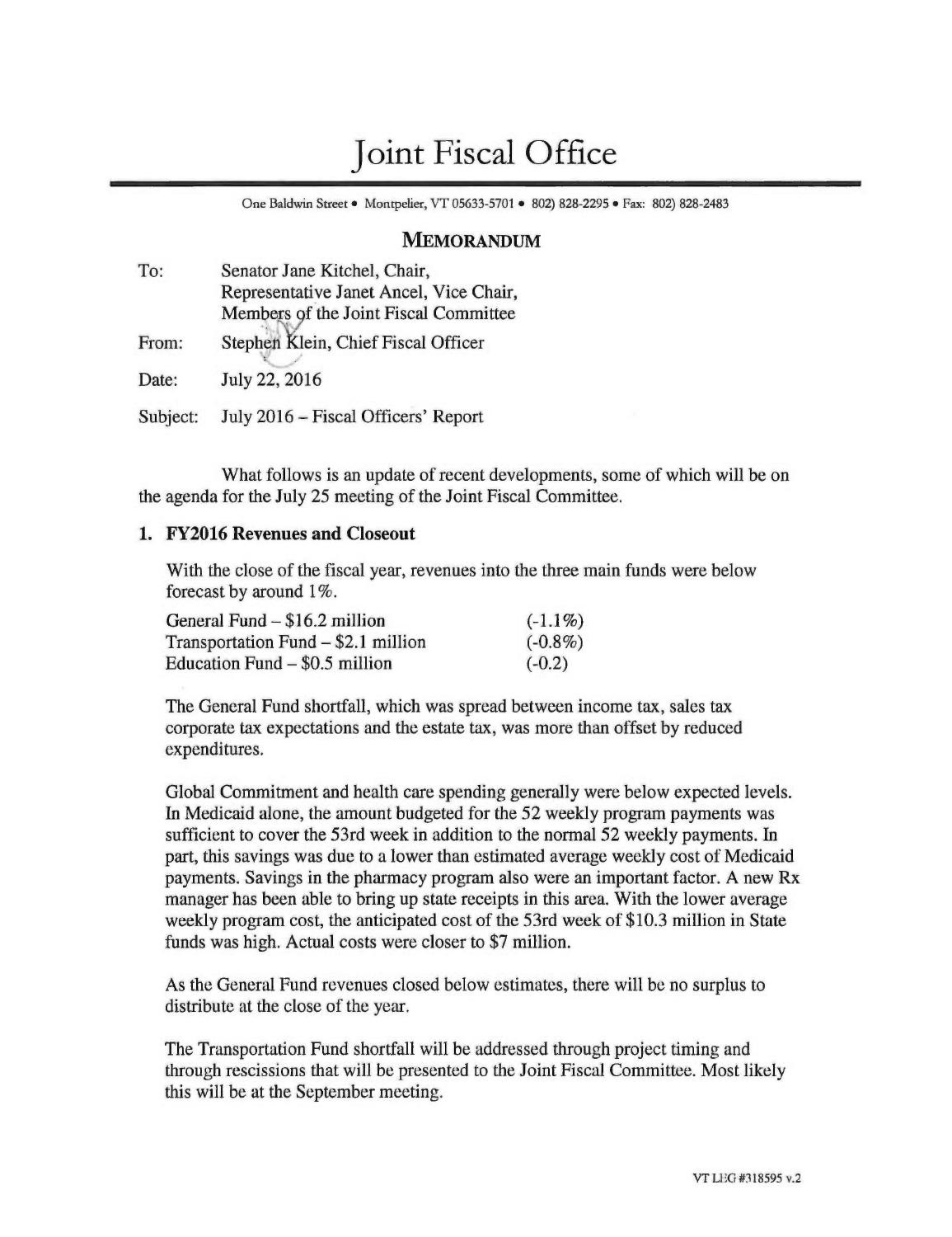The Education Fund was buoyed by strong lottery returns which offset downs in sales and purchase and use taxes. The Fund is helped by a lower property tax adjustment meaning more revenue to the Fund—possibly \$8 million above expectations. There may also be a special education appropriation reversion.

# 2. FY 2017 Revenues

FY 2017 also had a downward revenue revision in all three funds. These revisions are all over 1%:

| General Fund – \$21 million         | $(-1.5\%)$ |
|-------------------------------------|------------|
| Transportation Fund – \$3.5 million | $(-1.2\%)$ |
| Education Fund $-$ \$3.4 million    | $(-1.8\%)$ |

The **General Fund:** The revenue reduction is due to several small changes. The economy's slow growth, a downward revisit to the estimates of last year's income tax increases, some impact from the aging population which reduces sales tax growth, and the reduced expectations in estate revenues all contributed.

The Administration submitted a rescission plan for the General Fund which uses carry forward, unspent DVHA funds, a reduction in Medicaid trend, and Health Care Resources Fund balances to address the shortfall. The rescission plan will be up for committee discussion and possible action at the July 25th meeting. Action could be postponed depending on the plan's complexity and any concerns that arise from the Committee or through the public hearing process.

The Legislature's FY 2017 budget created some additional reserves that are in place. First, the Legislature set up a \$1.2 million short-term reserve in Sec. B. 1107. This reserve is to offset any revenue shortfalls, to cover LIHEAP and to cover possible Green Mountain Care Board costs related to the All Payer Model. The reserve will remain in place and may be accessed with Joint Fiscal Committee approval later this Fall to address these potential needs.

Second, in Secs. B.1104 and B.1105, the Legislature conditionally set aside \$5.6 million in FY 2017, if not needed for the 53rd week for a 27/53 reserve to meet these types of obligations in future years. With the 53rd week being addressed in FY 2016, these funds are being reserved as the Legislature recommended.

**The Transportation Fund:** The Transportation Fund reduction was due in part to estimating issues on the receipts from the two-year registration renewals and some reduction in purchase and use revenue. The Transportation Fund rescission will be addressed at a later Joint Fiscal Committee meeting—likely in September.

**The Education Fund:** As indicated above, the Education Fund will see more revenue due to a lower property tax adjustment and a possible reversion in Special Education. The lower property tax adjustment will have a positive impact on the fund of about \$8 million.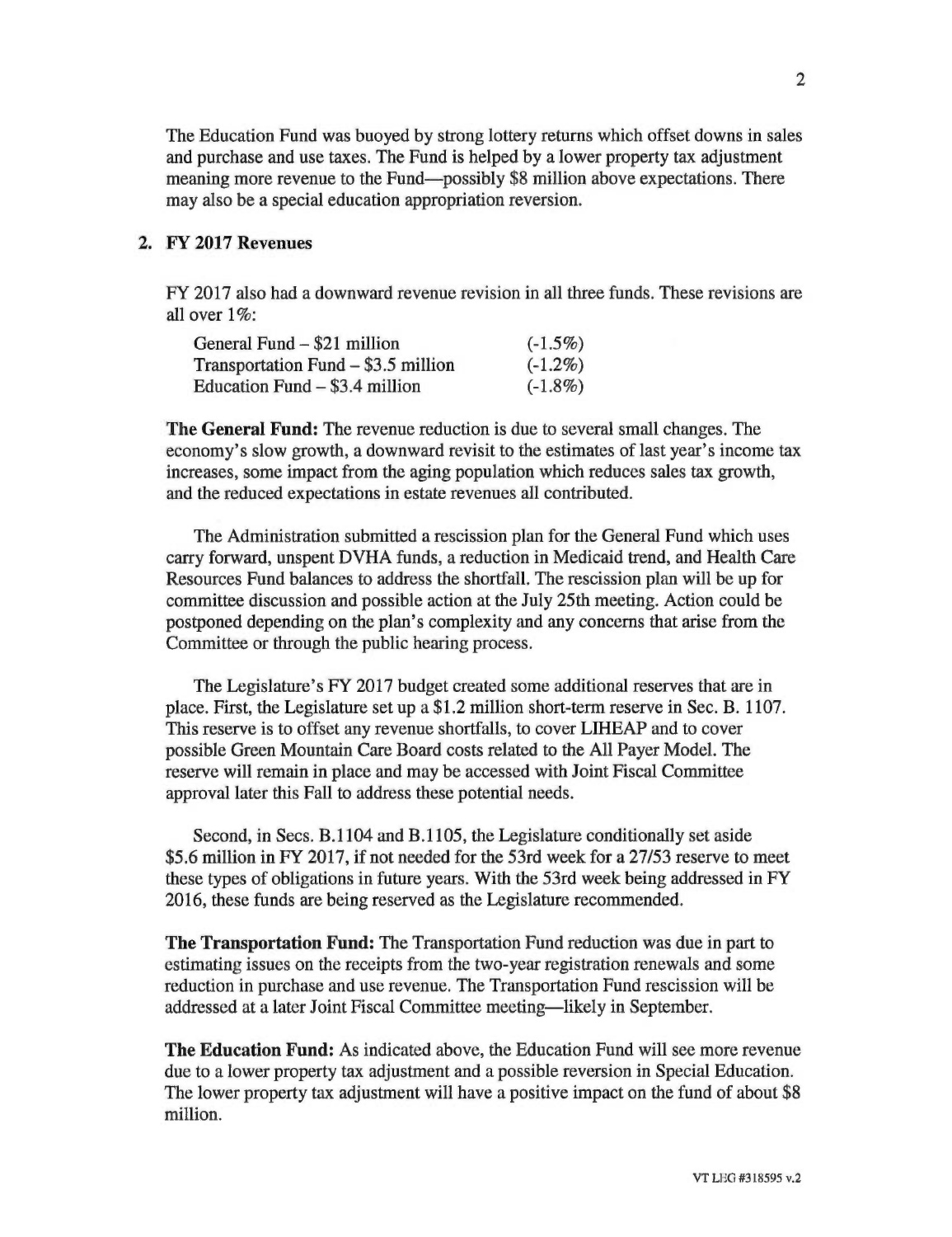## **3. The Medicaid Redeterminations and Health Care issues generally**

**Redeterminations:** The Medicaid eligibility redetermination process is continuing with roughly 9,000 households processed per month. The plan is to complete the process by November, the start of the open enrollment period. After the open enrollment period, processing redeterminations will continue at the same level in order to keep current in future years. The redetermination processing to date shows about 50-53% of those contacted responding; roughly 9% closed and not reachable and 40% not responding.

Of those households that responded and are completed, about 13% are found not eligible for Medicaid but about 77% of that ineligible group is eligible for other financial assistance. The amount of services these individuals used before the eligibility redeterminations is still not known which creates uncertainty as to the cost impacts.

**The Health Care Exchange:** The health care exchange continues to report improved metrics such as errors and operating efficiencies. We are reviewing these metrics on a weekly basis and will use them as part of the data available for the study of the Exchange that we will be contracting for in the next few weeks.

As indicated on our website we received three bids for the Health Care Exchange Study. We are in the process of reviewing the bids and hope to have a contract in 'place by late July or early August.

**The ACO contract and All Payer Model:** The Administration is negotiating an ACO contract. One unique feature of the ACO arrangement is that it will involve prospective payments for Medicaid unlike the current practice of paying once services are delivered. This may have budget implications on the timing of fund outflows. It may also be relevant to think about how this interacts with the reconciliation process by which we are determining actual caseloads. The financial implications could impact FY 2017 and/or FY 2018. The interaction between this negotiation and the All Payer Model implementation will also need to be understood better.

## **4. Legislative Closeout**

**Legislative budget:** The Legislative budget ended the year with a surplus of just over \$400,000, or a 5.8% net unobligated carry forward. This carry forward is the result of savings from prior years and, in part, due to the early completion of the session. There has also been savings in the equipment line and in printing and copying as iPad usage continues to increase.

**Joint Fiscal Committee budget:** The Joint Fiscal Committee budget has a net unobligated carry forward of roughly \$50,000 or 3% of total budgeted funds. Some of this might be used in our Health Exchange or Tax Study projects.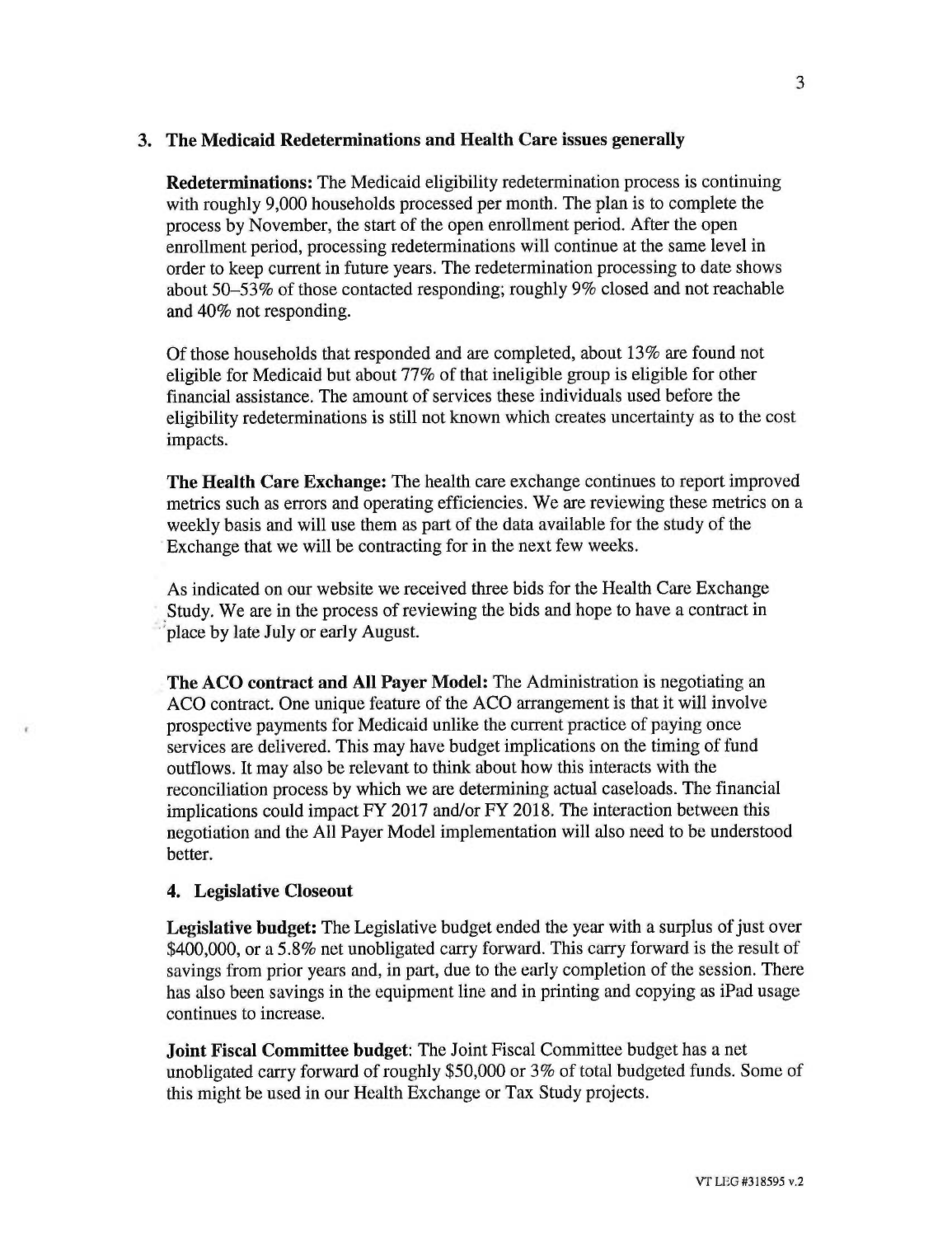**Sergeant at Arms' budget:** The Sergeant at Arms' budget has about \$43,000 in carry forward which has been building over the past two years. Again it is a mix of lower unemployment costs than estimated and some savings due to early adjournments and lower part time security. The lower security costs are due to lower need and lower usage due to the lack of staff availability.

#### **5. Joint Fiscal Committee Issues**

**Chainbridge Modeling Capacity:** The Chainbridge model now allows the Joint Fiscal Office to do tax analysis without action by the Tax Department. The IRS approved a system change which was installed enabling us to use the model directly. For the income tax, we have model access with 2013 data. We are discussing with the Tax Department whether it makes sense to update the data given the tax changes that have occurred. The costs of changes to the model are split between the Tax Department and the Joint Fiscal Office. Our share of data updates is about \$40,000.

**REM! Modeling:** We have dropped the TAX **PI** modeling from REMI. After considerable work we found that the model was not well suited to Vermont which has so much commerce beyond the borders of the State.

**VEGI Updates:** At the meeting you will be asked to address annual VEGI model updates which are standard but need approval. There is also a proposal to create a technical working group to update or review the background growth and other assumptions that the model uses. This working group was called for in the Economic Development bill. The growth assumptions can have major implications for awards and costs to the State.

**Results Based Budgeting and Results First:** We are continuing to work with the Crime Research Group (CRG) and the Administration to carry out program reviews and inventories in the Child Welfare & Substance Abuse areas. The contract which we are doing with CRG is for \$15,000 with another \$20,000 coming from the Administration and grant sources. The deliverables include:

- A. A Survey of child welfare programs.
- B. A Program Inventory Brief for child welfare programs.
- C. A Preliminary Results First analysis for child welfare programs.

**The Tax Study:** Sara Teachout and Joyce Manchester are working on our ten-year tax study. We are also using a summer intern, Chloe Wexler, and Tom Kavet to do research related to this Study. The Economic Development Bill called for the Study to include a look at cross border issues, which Tom Kavet is working on.

**The Tax Expenditure Report:** Sara and Joyce are also working on the Tax Expenditure Report which was expanded this year and will contain more analysis of specific expenditures.

**The Livable Wage Study:** The livable wage study is due to be completed this year. Dan Dickerson is leading this work. We are also looking to renew Tom Kavet and